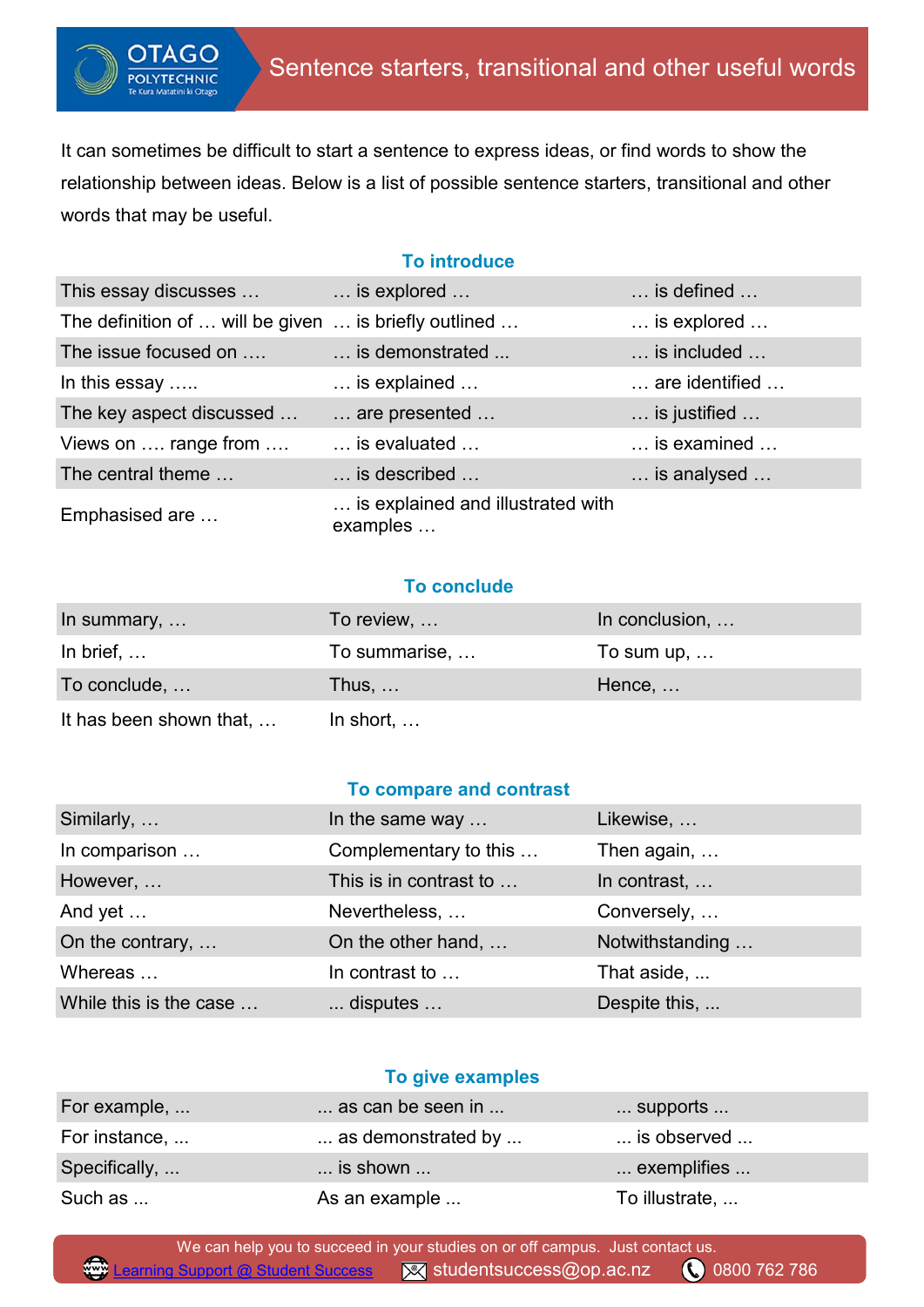

## **To add ideas**

| Also, $\dots$     | Equally important                                                | Subsequently, |
|-------------------|------------------------------------------------------------------|---------------|
| Futhermore,       | Moreover,                                                        | As well as    |
| Next              | Another essential point                                          | Additionally, |
| More importantly, | In the same way                                                  | Another       |
| Then, $\dots$     | In addition,                                                     | Besides,      |
| Then again,       | Firstly,  secondly,  thirdly,  To elaborate,<br>finally, $\dots$ |               |

## **To show relationships or outcome**

| Therefore                                        | As a result                             | For that reason            |
|--------------------------------------------------|-----------------------------------------|----------------------------|
| Hence,                                           | Otherwise,                              | Consequently,              |
| The evidence suggests/shows                      | It can be seen that                     | With regard to             |
| After examining                                  | These factors contribute<br>to $\ldots$ | It is apparent that        |
| Considering  it can be concluded<br>that $\dots$ | Subsequently,                           | The effect is              |
| The outcome is                                   | The result                              | The correlation            |
| The relationship                                 | The link                                | The convergence            |
| The connection                                   | interacts with                          | <b>Both</b>                |
| affects                                          | Thus it is                              | causes                     |
| $\dots$ influences $\dots$                       | predicts                                | $\ldots$ leads to $\ldots$ |
| $\ldots$ informs $\ldots$                        | presupposes                             | emphasises                 |
| demonstrates                                     | $\ldots$ impacts on $\ldots$            | supports                   |

## **To present uncommon or rare ideas**

| Seldom | Few                       | Not many $\dots$ |
|--------|---------------------------|------------------|
| A few  | is uncommon               | is scarce        |
| Rarely | $\ldots$ is rare $\ldots$ | is unusual       |

| To present common or widespread ideas |                            |              |
|---------------------------------------|----------------------------|--------------|
| Numerous                              | Many $\ldots$              | More than    |
| Several                               | Almost all                 | The majority |
| Most                                  | Commonly                   | Significant  |
| is prevalent                          | $\ldots$ is usual $\ldots$ | Usually      |

 We can help you to succeed in your studies on or off campus. Just contact us. [Learning Support @ Student Success](https://www.op.ac.nz/hub/student-support/learning-support/learning-support-team/) **X** studentsuccess@op.ac.nz 0800 762 786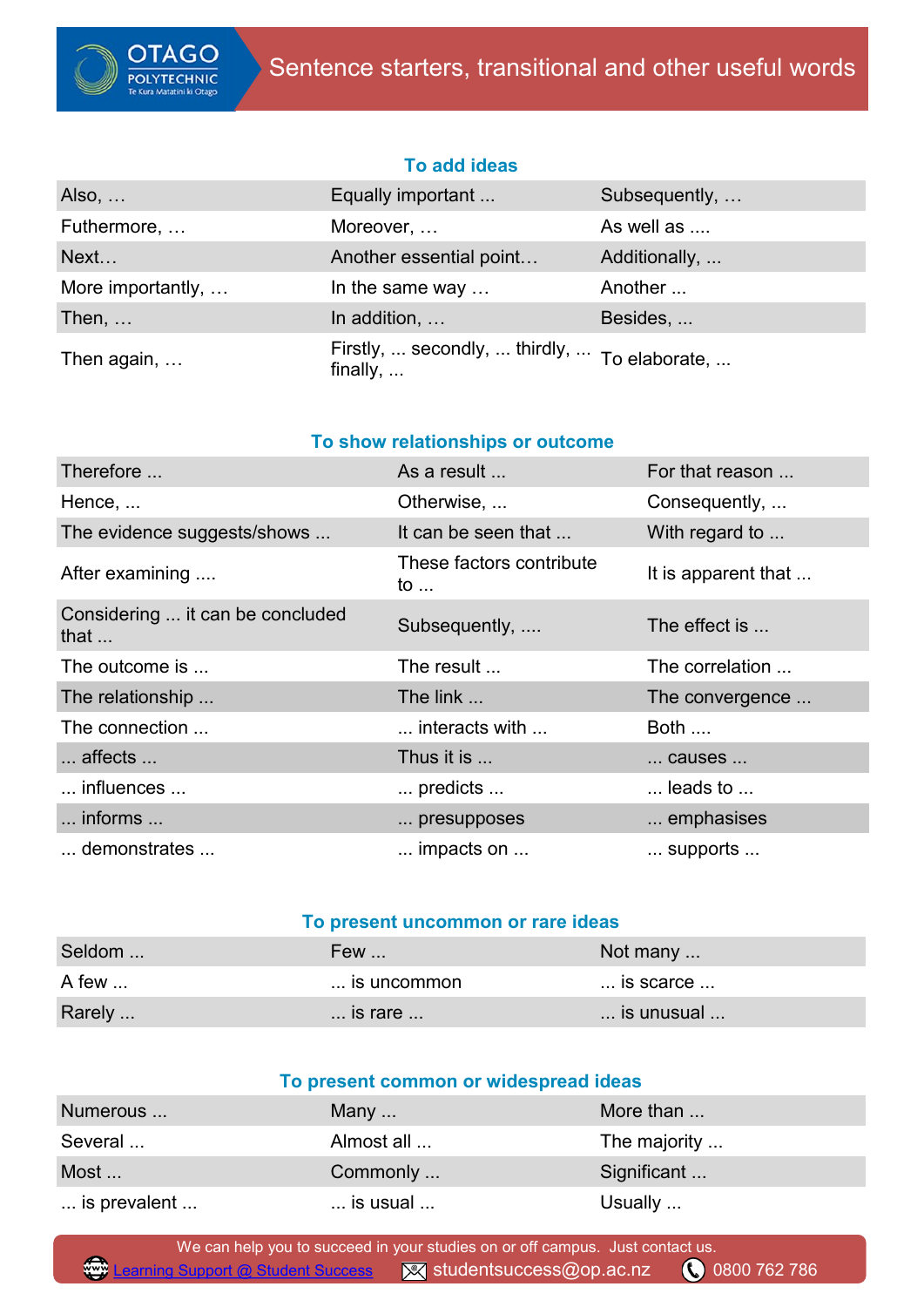

## **To present inconclusive ideas**

| Perhaps                                    | $\dots$ may be $\dots$ | $\ldots$ might be $\ldots$    |
|--------------------------------------------|------------------------|-------------------------------|
| There is limited evidence for   is debated |                        | $\ldots$ is possibly $\ldots$ |
| $\ldots$ could $\ldots$                    | may include            |                               |

## **To present prior or background ideas**

| In the past,        | Historically,                  | Traditionally, |
|---------------------|--------------------------------|----------------|
| Customarily,        | Beforehand,                    | Originally,    |
| Prior to this,      | Earlier,                       | Formerly,      |
| Previously,         | Over time,                     | At the time of |
| Conventionally,     | Foundational to this is        | In earlier     |
| Initially, $\ldots$ | At first,                      | Recently       |
| Until now,          | The traditional interpretation |                |

# **To present others' ideas**

| According to                                | Based on the findings of  it can be<br>argued | proposed that                       |
|---------------------------------------------|-----------------------------------------------|-------------------------------------|
| As explained by                             | $\ldots$ states that $\ldots$                 | $\ldots$ claims that $\ldots$       |
| However,  stated that                       | suggested                                     | concluded that                      |
| Similarly,  stated that                     | $\ldots$ for example, $\ldots$                | $\ldots$ agreed that $\ldots$       |
| Based on the ideas of                       | $\ldots$ defined $\ldots$ as $\ldots$         | $\dots$ relates $\dots$             |
| As identified by                            | disputed that                                 | $\dots$ contrasts $\dots$           |
| With regard to  argued that                 | concluded that                                | confirmed that                      |
| argues                                      | highlights                                    | demonstrates                        |
| $\ldots$ found that $\ldots$                | $\dots$ identifies $\dots$                    | $\ldots$ wrote that $\ldots$        |
| demonstrated                                | $\dots$ also $\dots$                          | $\ldots$ reported $\ldots$          |
| pointed out that                            | maintained that                               | hypothesised that                   |
| expressed the opinion that   also mentioned |                                               | $\dots$ asserts that $\dots$        |
| identified                                  | goes on to state/suggest/say                  | emphasises                          |
| $\ldots$ challenges the idea $\ldots$       | showed that                                   | $\ldots$ explored the idea $\ldots$ |